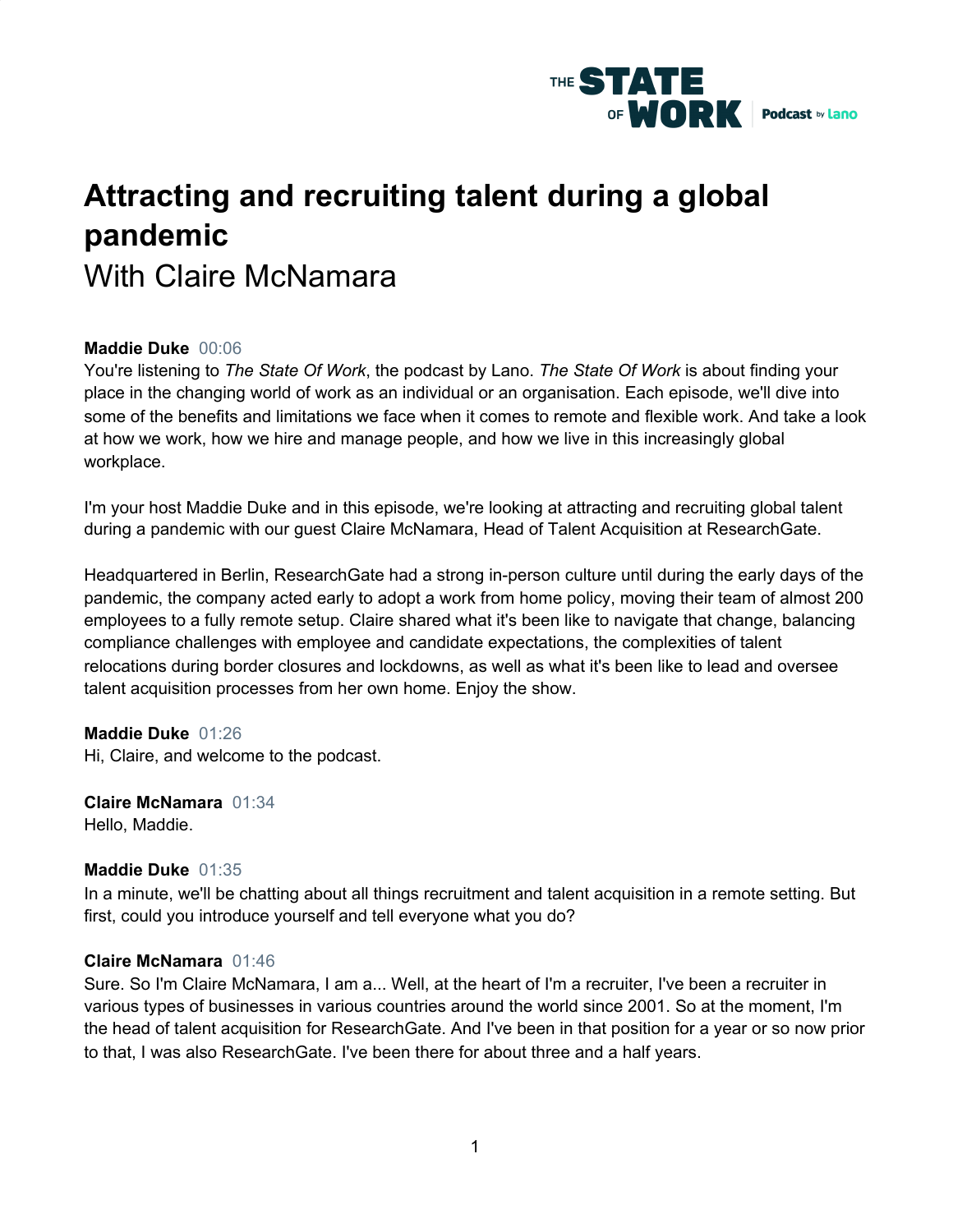

## **Maddie Duke** 02:14

For anyone who's not familiar with ResearchGate, what does ResearchGate do?

## **Claire McNamara** 02:18

So ResearchGate is a social network for scientists and researchers. So it's a platform, if you think of it as being, I guess a combination, it feels a little bit like a combination of Facebook and LinkedIn, but specifically for scientists and researchers. It's a place where we've got 19 million users. And it's a place where they can sort of share and collaborate on sort of ongoing projects and research that they're doing, and also where they can ask questions and sort of display their work, I suppose. It exists predominantly to drive open source science and effectively kind of pull down some of the barriers to entry that exist because of the way that publishing works within the scientific world.

**Maddie Duke** 03:06

Hmm interesting! Do you have a scientific background?

**Claire McNamara** 03:09 I do not.

**Maddie Duke** 03:10 Ah, so you're all recruitment, you're a recruitment expert!

**Claire McNamara** 03:13

Exactly!

## **Maddie Duke** 03:14

So obviously, we're kind of talking about the state of work... As a result of 2020, a lot of companies have moved to a more remote model of hiring and working existing and I wanted to ask you, firstly, how 2020 was for ResearchGate. Initially, as far as I understand it, it wasn't a remote-first company, but you may have had to adapt a little bit to that, due to lock downs and various kinds of responses.

## **Claire McNamara** 03:47

So ResearchGate, we really only kind of in the middle of 2019, we rolled out sort of a remote policy. We've always really prided ourselves on having a sort of a present culture, a lot of the sort of employee value proposition benefits were associated with office working. So we had free lunch every day, and lots of parties and those sorts of things. And it was the view of the executive management team that worked best for us as a business. So we rolled out a remote policy that was effectively that you could work from home for two days a month with prior sort of consent of your manager. Obviously, then COVID arrived. We were quite lucky in that, so we have three co-founders, and one of them is a computer scientist, but two of them are virologists, so we kind of saw what was happening. We were able to prepare to a degree as best as anybody was able to and we shut down the office entirely in the middle of March. So we've been almost 100% remote for almost a year.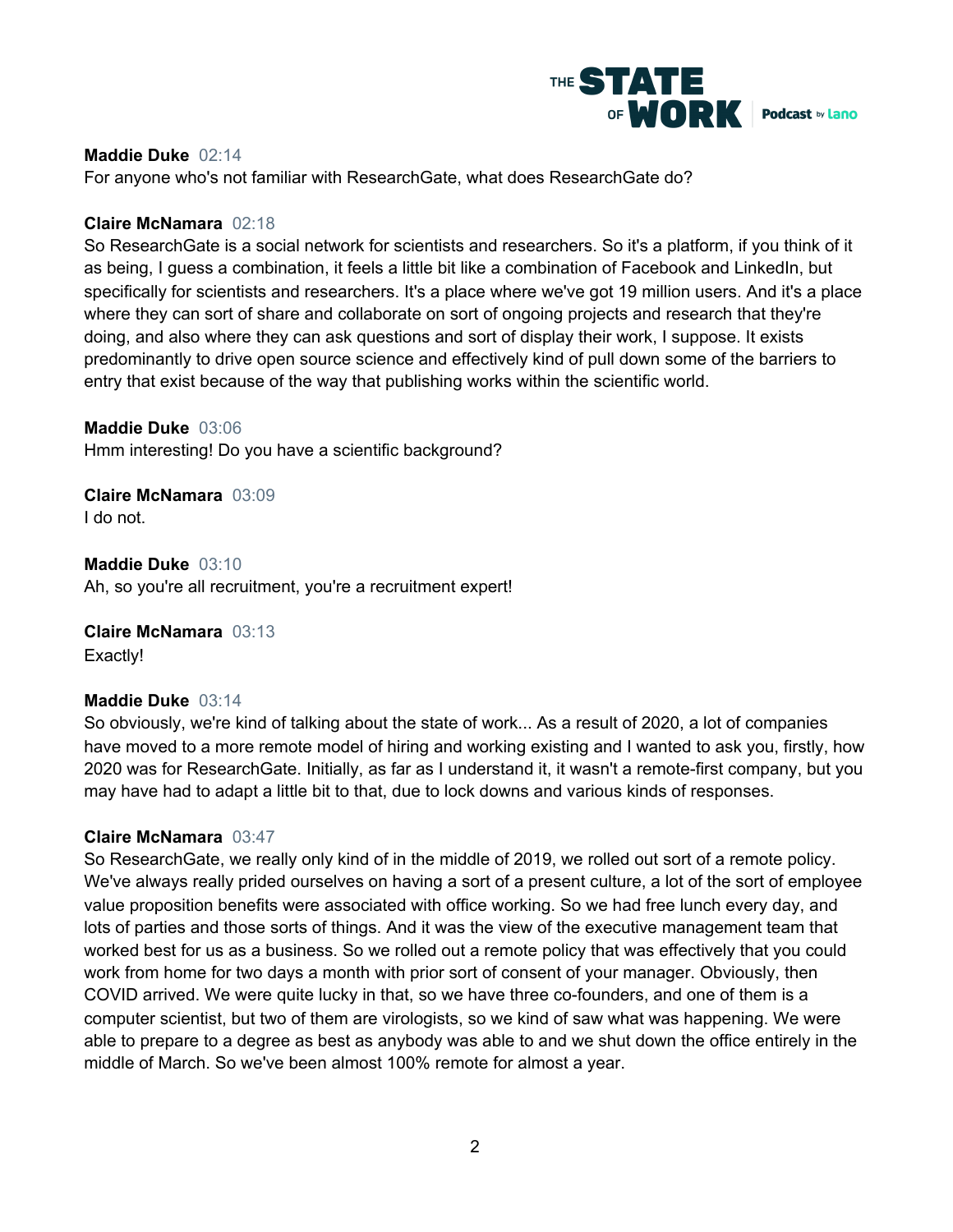

**Maddie Duke** 04:54 Wow

# **Claire McNamara** 04:56

Yeah, that was, I think it was tricky. I think culturally there was some sort of sensitivities around that.

I think that in some businesses, it wasn't particular to ResearchGate, there's a lot of businesses who sort of feel bad performance can be affected by a remote... remote workforce. And so really, we were kind of focused on setting up our people as best we could to give them the right sort of remote experience. So there was a lot of opportunity to come to the office and collect what you needed. If it was a bigger screen if it was a keyboard or mouse or whatever it might be. So that's basically kind of how our remote journey started. We've been through various guises since then, I think probably, since the first kind of couple of months, we're really settled into it, it was fine. We have had to take steps to ensure that we have adjusted a lot of our cadence of communication and and type of communication to different types of people within the business to support different needs that they have.

# **Maddie Duke** 05:58

Could you expand a little bit on that? What sort of communication tools are you using, and how has that really changed?

## **Claire McNamara** 06:05

So previously, we'd always had an all-hands meeting, typically, it was done generally when something big happened, but it was kind of a quarterly thing. We also have an internal messaging system, we use Slack. And, obviously, email is pretty key. We always had a strong meeting culture, we have one on ones, or managers have one on ones, one, a very, very regular basis with their people, we have quarterly development talks, we have a lot of opportunity to be face to face with people, whether it be your peers, or your manager, and also the executive management team. In addition to all of those things, we have regular Q&A sessions with Ijad, who's our CEO. So we sort of strive to be kind of transparent. And since then, we now and sort of from relatively early, we have all hands meetings once a week. So that's half an hour, everyone jumps on the same call, we have a fairly set agenda from the executive management team about relevance of updates. And then we also hear from other parts of the business, depending on what the sort of focus is of the week. It's been a lot more Slack, there's been a lot more using things like Google meet to have like a Hangout area. So here's like-

# **Maddie Duke** 07:31

That's something I've heard from a couple of companies, to kind of create that water cooler effect that you don't get by being around like those incidental chats?

## **Claire McNamara** 07:42

Yeah. Because I think it can be really difficult. And especially if you're, I guess in a role or where you have a lot of meetings, so structuring some of that sort of stuff feels awkward to start with, it's a little bit outside the norm. I always loved being in the office, it's my happy place. It's and when we first went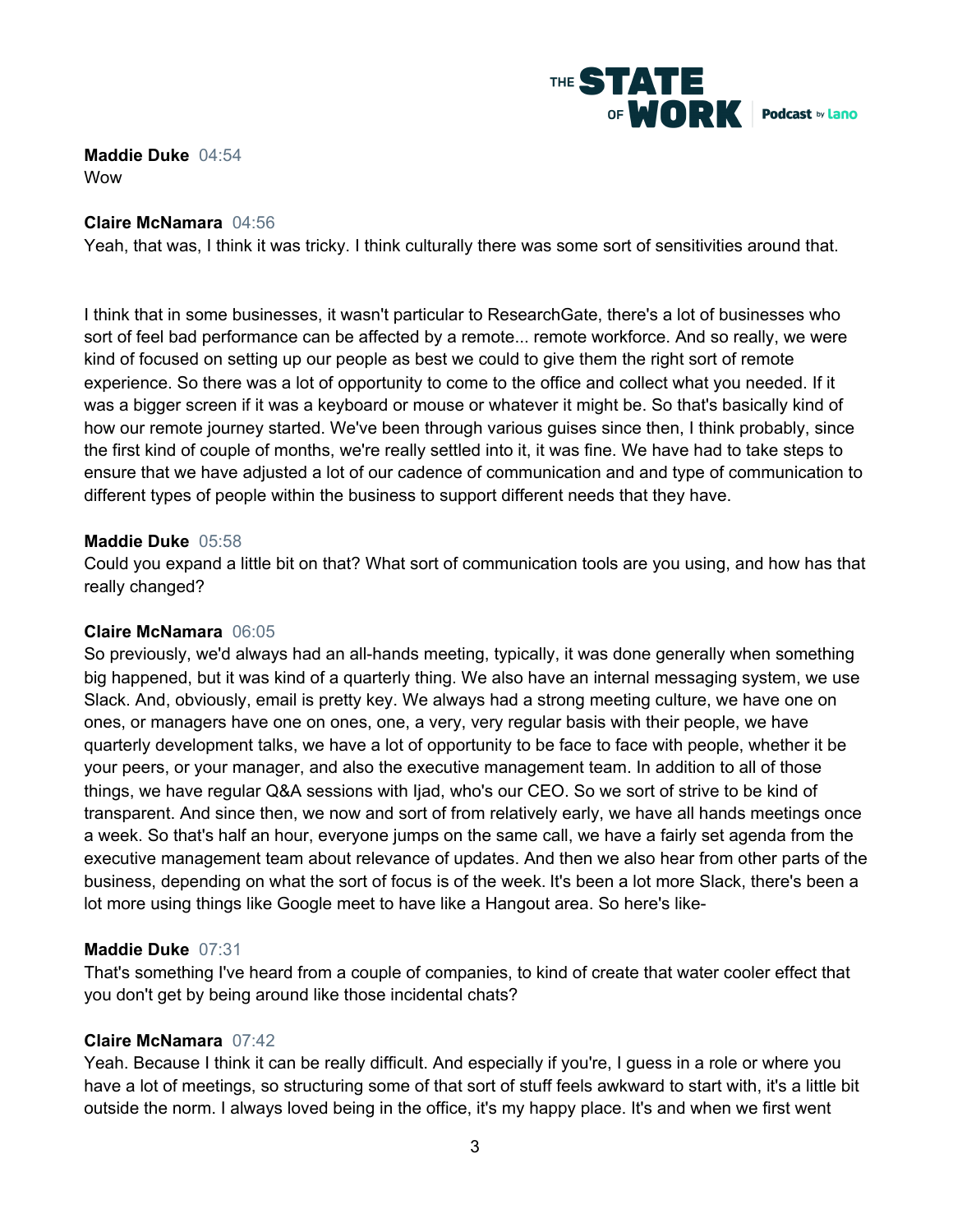

100% remote, I was quite nervous about it. As a fairly sort of typical recruiter, a lot of my influence is my sort of interpersonal, very in your face kind of personality to a certain degree. And so I was worried that I would kind of get lost in the weeds if I wasn't able to just stroll around and tell people what to do.

**Maddie Duke** 08:28 Good morning! Good morning!

**Claire McNamara** 08:29 Exactly. Good morning team!

# **Maddie Duke** 08:33

Yeah, absolutely. I think you're probably not alone in that, and maybe that touches on something I wanted to ask you about recruiters in general, and the future of recruitment skills, with this accelerated move to remote, because there's obviously the personal side to coping with remote work. And that changes from being a person that's in the office chatting away, having that real verbal face to face interaction with people, but then how that actually affects your role as a recruiter, basically, what sort of further skills do you think that recruiters have to build when you're dealing with this remote environment?

# **Claire McNamara** 09:12

I think one of the one of the things that that sort of recruiters and hiring managers struggle with a little bit is understanding what recruiters do, aside from, like schedules, interviews, and things like that. And so that has been a case can be a bit of a challenge, I suppose, in terms of making sure that when you're not having regular meetings with these people, or seeing them in the corridor and saying, oh, listen, I saw a fantastic candidate, you'll be really interested in making sure that everyone knows that, like, what it is that you're actually doing. And yeah, I've always had a really strong belief that as a recruiter, you should irrespective of who you work for, the level you're at, where you are working geographically, whatever it might be, that you should touch every open position every single day so that you are always in touch with what's going on. It doesn't mean you need to go through the whole pipeline and, you know, reach out to all the candidates in it. It just means that, you know, if you look at a pipeline, just do something to progress the role, basically. But yeah, I mean, I don't know that there's anything that's really significantly different, the only thing that I would say is probably as a recruiter is, is can be quite challenging, especially if you are not as old and wisened a recruiter as I am, is, again, it's sort of a personal thing. I've always felt that when a candidate dedicates their time to a process that you should respond to that in terms of feedback. So when we have candidates who sort of applied and we're sort of declining the application or not progressing the application, you know, if they've emailed, then obviously, we will email them. And we would say that you're not being progressed. But when someone has engaged in a conversation with somebody at the business, then every single time for the most part, particularly if they've had a longer interaction, we offer an opportunity to discuss the feedback. It's fairly unusual in recruitment, people don't like to do it. I don't understand why. But what about but it is quite tricky to give feedback to a candidate face to face. And for 19 years, I have given feedback to candidates over the phone. And now I'm on GoogleMeet and I'm telling them what's wrong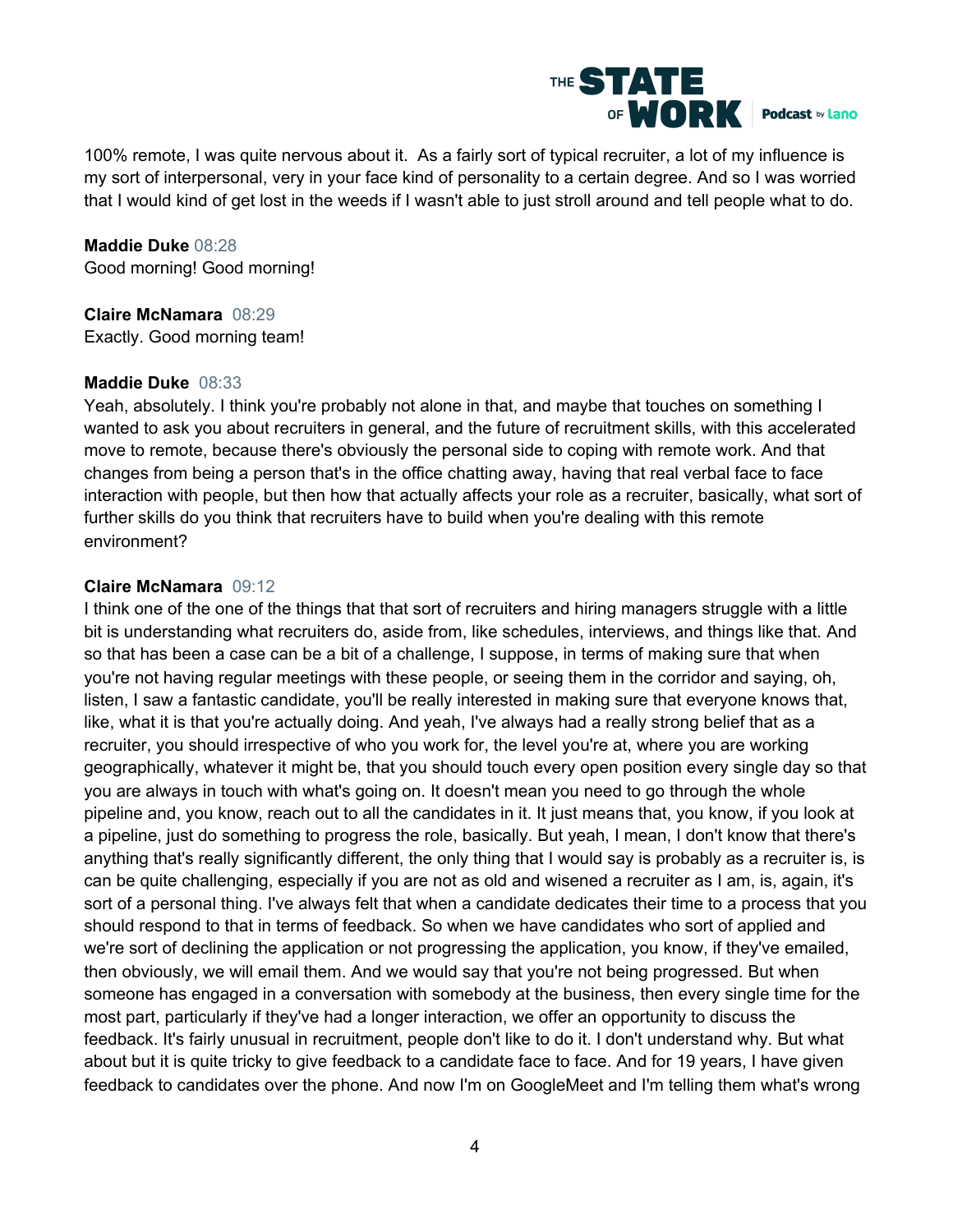

with them, literally to their face. You don't want to end up talking too much like you want to deliver the message. But also, yeah, it's tricky.

# **Maddie Duke** 11:59

That's an interesting thing. Why can't it just be a phone call? Why does it have to be video just because we're remote?

# **Claire McNamara** 12:08

Yeah, I think there's probably two reasons. One, it's a good one, sort of a personal reason I have a personal challenge that I've run with for the last four and a half years to operate entirely off the mobile phone data. So I only have WiFi. So I could be like: yes, I will call you on WhatsApp! But I can't be like, I'll call you on your mobile. And can you call me back? Yeah. So that's one element to it. But I think the bigger picture is, we do everything over GoogleMeet with candidates, and so to then kind of shift it to something else, I think would probably feel a little bit fishy.

# **Maddie Duke** 12:51

Yes. Understandable. So aside from the skills needed to adapt to the processes of recruiting when you yourself are based at home or just not in the office? What's it been like for the business itself when it comes to recruiting from a global pool of candidates now, like, how has that changed?

# **Claire McNamara** 13:13

It's really changed in the last 12 months. I think one of the things that we as a business, or businesses everywhere from what I've sort of discussed with other people, I've really struggled with is, the pandemic caused a fracture in the psychological contract that exists between employer and employee. And it wasn't caused by either of those parties. But a lot of people felt a little bit out of control with the change that occurred very quickly. Subsequent to that, what we have found is that a lot of people have taken it remote and, like taking it to its absolute limit. And so when we're trying to explain to our people that it's, I know it feels okay, because you can pick up your laptop and you can drive to Italy. The reality is, even though we are in the EU, there are differing employment contracts, and there are differing insurances and those things. And so, yes, that's made it really tough because we've had to tell a number of people to come back to Berlin, even when they didn't necessarily want to come back to Berlin, and so that that has been quite difficult. What that subsequently means is when we're searching for new people there's also a lack of clarity around that. So now that people sort of feel psychologically, that the borders are kind of open, it means that when someone comes to me and says, "This is the person, I'm looking forward to run our front end infrastructure team, and it's okay, we would totally take someone from the US" and I'm like, "..No". And that's tricky. It's a difficult message.

# **Maddie Duke** 15:42

So you wouldn't take someone that's based in the US?

# **Claire McNamara** 15:46

No, not at this stage. Not…. not forever. We're very compliant people, we're compliant as a business, we're compliant because of a whole host of reasons. Our CEO is on the *Digitalrat*, which is a digital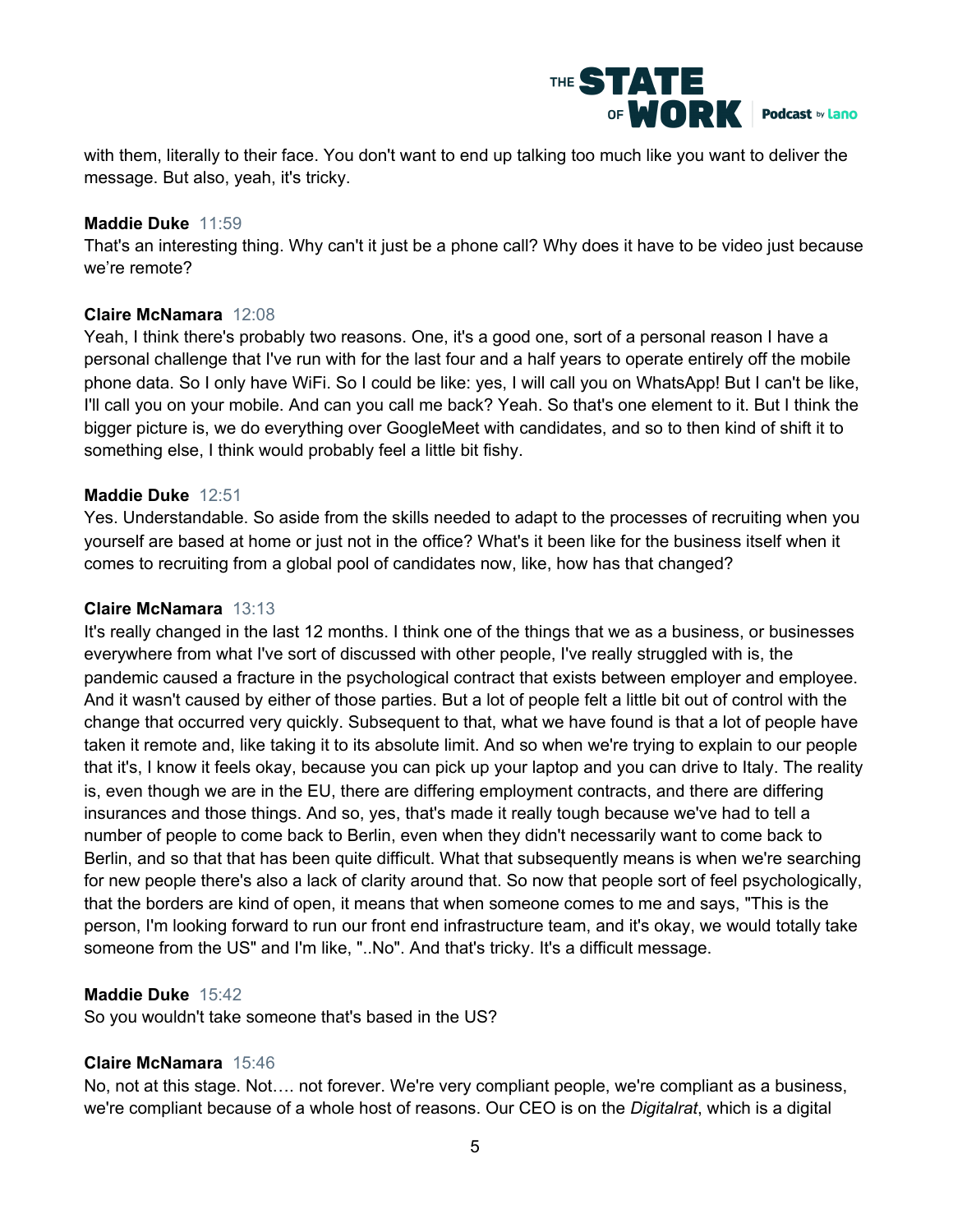

council formed by Angela Merkel. It's not a big council, it's only about 12 people on it, and he's one of them. And, you know, so there's a whole host of reasons. Aside from that, that we would be legally compliant. But there are a lot of businesses that aren't. And if the moment it's difficult for us to imagine, how not how can we get them, we know how we can get people here, we always recruited globally, we've always brought people in from overseas, and manage their visa processes for them and brought their families with them and that sort of thing. At the moment, it's tricky, you know, I speak to a candidate in the US, for example, and they would like to move to Berlin, they look like they might be a really good candidate, I need someone to start no later than the first of March. And who knows what's going to happen between now and the first of March, they could be willing to get on a plane, we may be absolutely happy for them to start, but you know, the embassy is closed and we can't get a visa or, you know, they go to get on a plane and the borders are closed, and they can't get in because or they can come but their wife can't come because she's only got a Schengen visa and the intention was for them to have a family reunification phase, or six months after they arrived. Or, this is his whole level of complexity, that means that we would, in our wildest dreams earlier, in 2020, we thought that it would open up a world of these amazing candidates from all over the world. And to some degree, it's done that, but actually, it's also made things very, very tricky to actually get them here, when previously it was, you know, depending on the country, it will take a few months, but they will get here. You know, previously, it was fine for us to you know, we had to overcome some stuff to get people here, if it was, you know, that they were from the US and they expected a lot more money than we would pay and that sort of thing that that sort of a a conversation with the candidate rather than a bigger pace around legislator and all that sort of stuff. And the options that we have, and will continue to explore related to us becoming remote first. And in order for us to remain competitive, basically, it's going to be difficult for businesses to do otherwise. And that's tough. And but you know, also, there's a couple of ways to do that. One is sort of, you know, setting up individual legal entities in countries around the world, which is difficult and expensive, and not scalable for a company of our size. Or importer of record or NGOs, which is actually the path that we have chosen to go down to only because it can be done on a basis, it doesn't have to be done necessarily on a total global basis. It can be scaled up and down as necessary. And we've found that to be a really good option for us when the alternatives were. We had someone who wanted to not be in Berlin who, for very, very good reasons, wanted to return to the US. And that person is a very crucial individual in our one particular area of our business. And that was how we got around that particular issue. At the end of the day, you need to make a decision as to whether you need to keep the people that you have if those people decide that they want to not remain in Berlin. Maybe that is a good place to start talking about employer branding, there's been such an increase in remote hiring and remote work in the past year that I would... hazard, I guess or I would guess that candidates expect at least some kind of remote policy or to be able to go, Oh, I'm going to go home to San Francisco.And I'm going to work from there for a few weeks. How do you see that affecting employer branding and the benefits that candidates seek out when they're trying to decide who they want to apply, where they want to apply and where they want to accept an offer, I think it's really, not levelled the playing field, has given us a completely different playing field overnight. So it used to be, and again, talking particularly about sort of the Berlin tech ecosystem, you know, at one AMG had people or businesses that that offered, you know, not a lot of remote flexibility and that sort of thing, but lots and lots of excitement and PlayStations and relaxing rooms, and, you know, free lunches and lights and stuff. And on the other end, he had businesses that would have a three months of the year and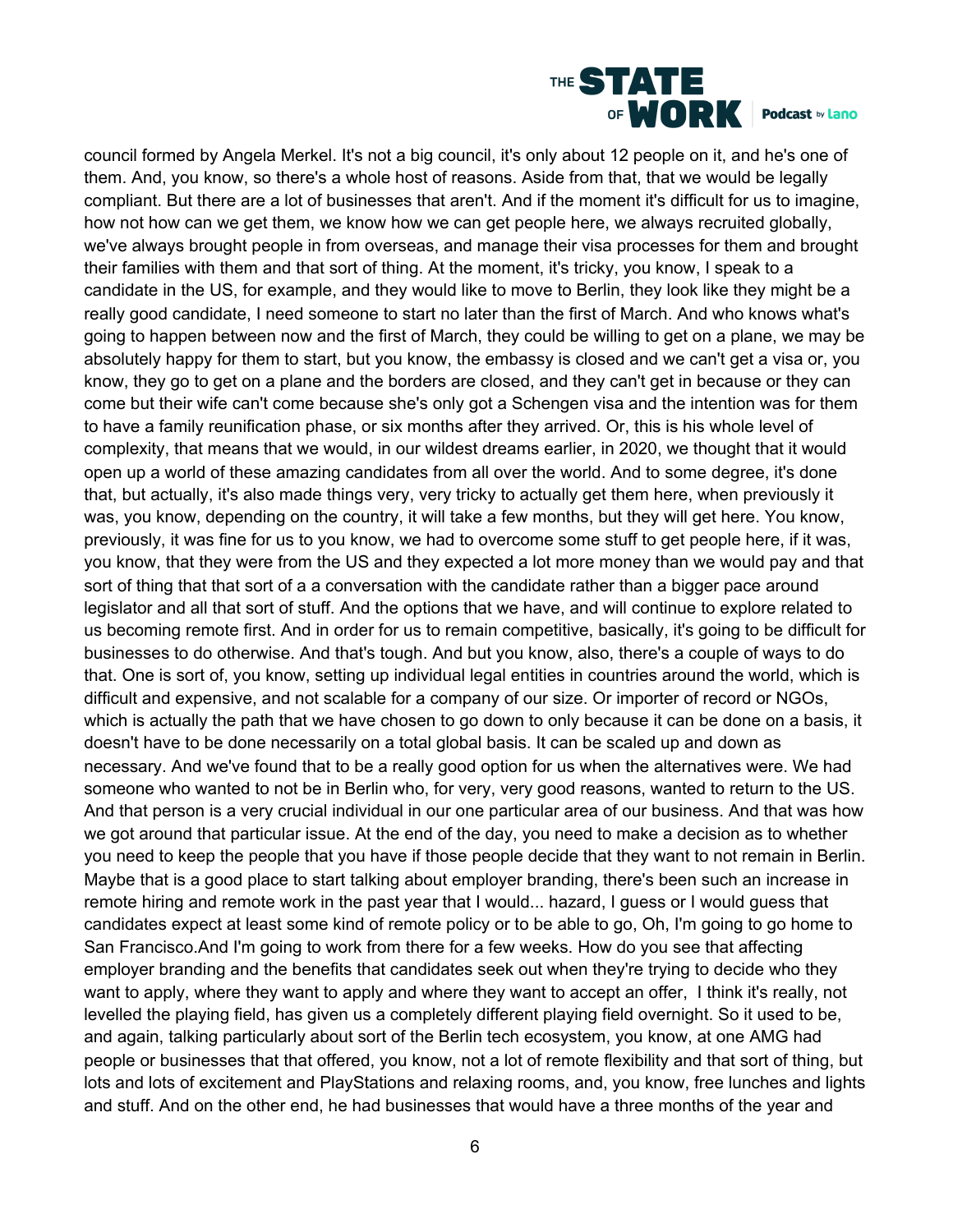

would have a winter office. So the whole business could, if they chose to go to Brazil for three months, and they had a big office set up there, and you will be accommodated. And it's sort of levelled the playing field again, for everyone, because we can't offer free lunch every day, and they can't offer any sort of this winter. So there's sort of a middle ground that everyone has to kind of meet in, I suppose the expectation really is, what we saw from senior level candidates is now everybody. So prior to 2020, there were always, you know, senior people who would say that it would be their preference to work six months of the year from Toronto, and six months from Berlin or whatever it might be. Very senior person, crucial to the business, whether they be an existing or a potential new employee, what would you do, you would be flexible. So whatever it is that you had to do, you would get that done. And now, you know, we reach out to candidates all the time. And we say, you know, might you be interested and they say things like, are you remote first? So remote first thing, obviously, that is your, you know, that's you that's you your jam is you're all about remote. And then you have to ask questions like, okay, yes, we're on our way to being remote first. Where were you wanting to live? And it's a very unusual, in comparison to 2019, an unusual conversation to be having with someone who's maybe got four to five years experience. And they're based in Edinburgh, but they think they like the idea of living and working in Italy, remotely. You're like, gosh, you know, two years ago, I would have, I mean, clearly, yeah, absolutely laughed. But yeah, I think it's opening the doorway to a really interesting time where people will need to be very creative in terms of their employer branding, their employee value proposition, because even when you look at things that would normally be part of the employee value proposition around things like personal development. So personal development, for a lot of tech companies, these conferences, can I go to these fancy Java conferences? Can I go to this Flint conference? Can I go to the conference? Sure. Absolutely. company will pay for it. Yes, that that's your personal development budget for the year. Now, what do we do? There are no conferences, and even if there are conferences, they're online. And so sure, you can take two days off to sit at your computer at home, where you are already sitting to do your work.

## **Maddie Duke** 23:52

….so it's not a junket anymore.

# **Claire McNamara** 23:56

Exactly. It's like a lack of perks now, like what do we do in a world where the perks used to be just for the senior people, and now there are in fact, no perks? Because the majority of companies are going to be remote anyway. So everyone gets to work in their tracksuit pants, like what are you offering me?

## **Maddie Duke** 24:17

What about flexible work? So flexibility of schedule?

**Claire McNamara** 24:22 Yeah totally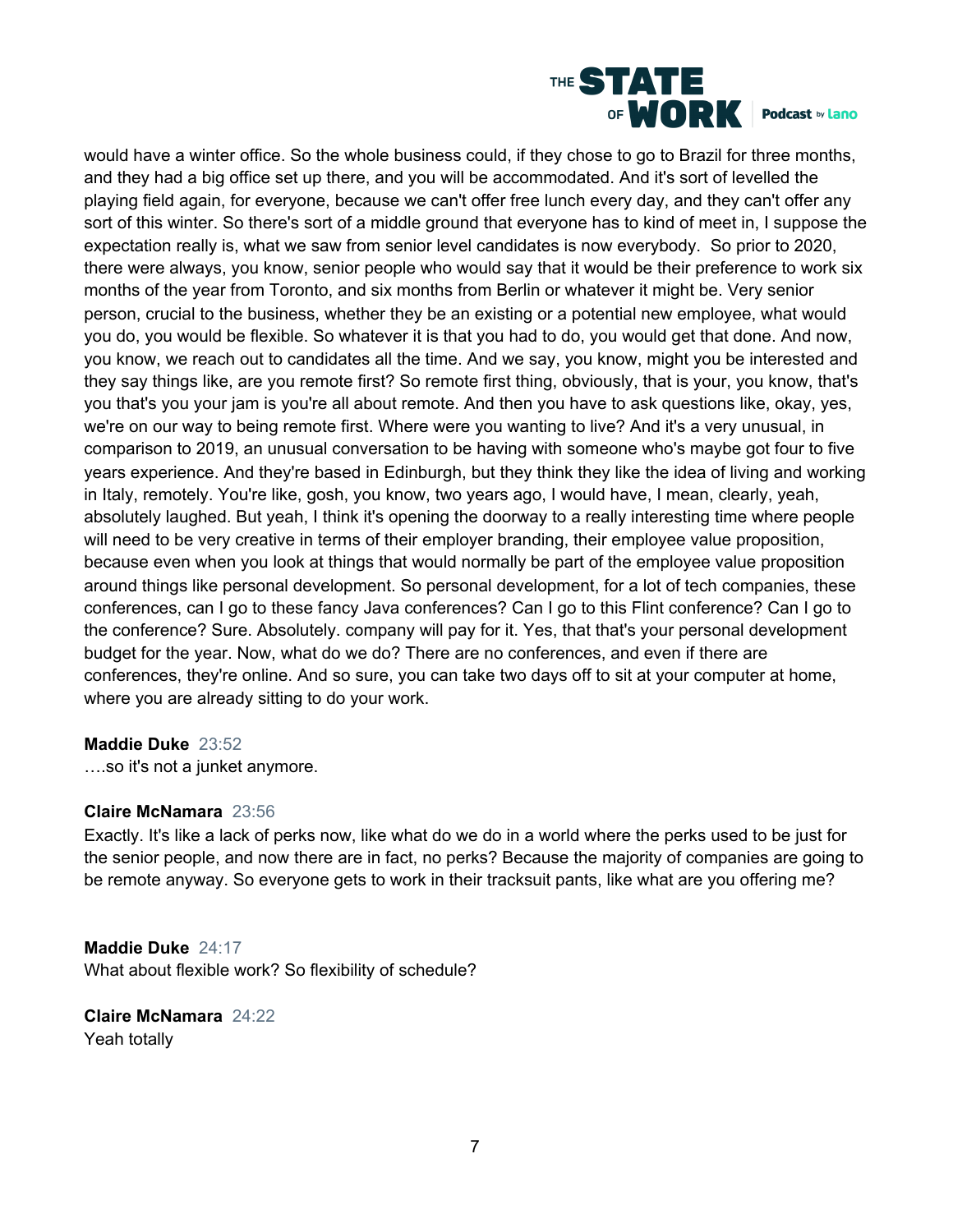

## **Maddie Duke** 24:24

It sort of sits it sits in the same area as remote work in many ways, because it does often go hand in hand where a remote first workplace might also be one where you're able to adapt whatever other things you've got going on in your life, whether you're caring for someone, you know, you've got some specific hobby. Is that something that ResearchGate is considering or has already established?

#### **Claire McNamara** 24:53

So again, it's been established and again, it's been established through a pandemic approach to life. So, effectively what's happened is, and we've always been incredibly flexible. I think for me flexibility is built within a corporate context. Flexibility is always built upon personal relationships and trust. So if you have a personal relationship with someone, there's some great statistics, I can't remember it specifically. But it's like if you have a personal relationship with your boss, and it doesn't have to be a very deep personal relationship, it can be like, what are you doing on the weekend, you're something like 48% more likely to report having flexibility in your workplace. So there's this personal relationship thing. Also one of our core values is to build trust. And we really live by that people are very, very accountable. And people are incredibly responsive and collaborative. So it's one of the only places I've ever worked, where I can literally manage my workload through my inbox. Because if I have a task that requires somebody else to do the next thing, I will send it to them, ask them to do it, and I can delete it, because I know it will be done. So we've got those sorts of things in our favour, I suppose. So we've always been, I guess, fairly flexible around working hours. So mostly, most people are kind of around between, like 11, and four. But how you structure your day and your work aside from that is really kind of up to you. So a lot of the engineers won't start till 12, or one and some of the people in the people team will start at eight. So people sort of manage their own time, throw into that homeschooling, we are having to be as a business. Personally, you know, one on one relationships, in our meetings, and in our corporate expectation, we're having to be super flexible. So often we will hear you can't choose a meeting with someone till 11 o'clock, because they are doing the first two hours of homeschooling there, and then their partner takes over. Or you can have a meeting with someone, but you have to be very mindful that what would take 15 minutes is going to take 25 because they have three year old twins standing beside them who will not stop asking for them to do something. So we've been incredibly lucky that all of our sort of performance indicators have gone up. So we've seen an incredible uplift in terms of performance, not that we weren't performing before we were but we're now performing even better. And I think that that will probably continue. But yeah, it's tricky. And it takes a lot of people being very patient with each other too, especially when you're going through, where we're in a bit of a heavy recruitment phase at the moment. And people need to be adapting to that. But also, I need to adapt, because, you know, I need to be realistic about – yes, I am engaged, and we have a dog, but we don't have children. And so our sort of personal home life has not changed that much in the last four months. But I need to stop myself, when I try to schedule an interview for example, if I know that someone typically works later in the afternoon or evening, and I really want them to meet this candidate. Like, 6pm, that would be a great time for you to meet the candidate. But now I need to think also about, "Is it bathtime? Are they feeding the children?", whereas before, you'd be like, oh, and they're at the office, so I know that they're free.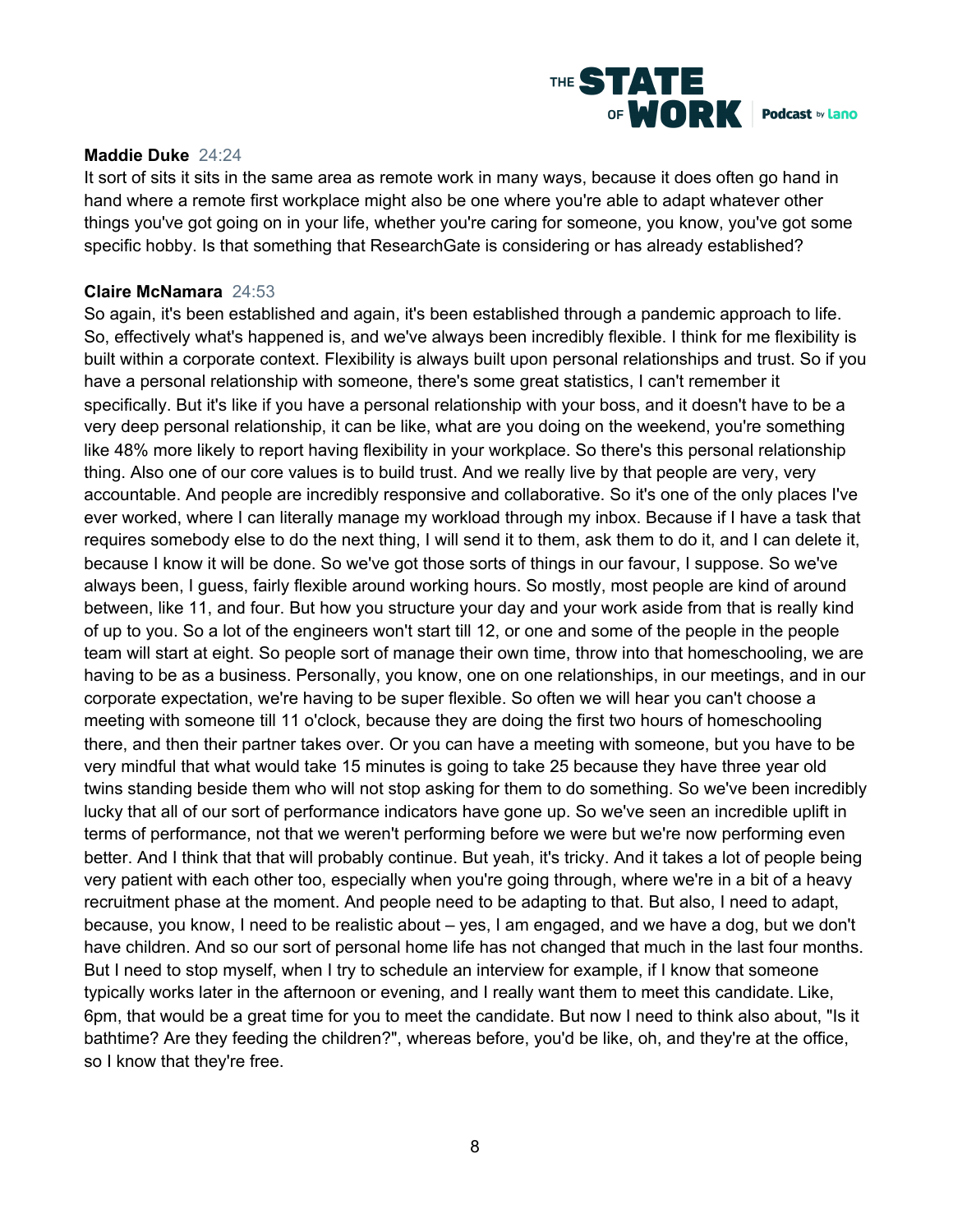

# **Maddie Duke** 28:43

Yes. So with with increased flexibility for employees, management and other other employees have to increase their own flexibility in terms of how they meet others where they are and where they can

#### **Claire McNamara** 29:02

Exactly, and just general levels of understanding and also understanding different people's, you know, we've always been really social as a business, so you know, who has kids and who's just had a baby and you know, all that sort of thing. But now it's just much more obvious that the things that need to be accommodated outside of like, what our corporate goal might be for that particular day.

#### **Maddie Duke** 29:33

Yeah. You mentioned this hypothetical candidate who was living in Edinburgh and ideally wants to remote work from Italy. Would that candidate still be considered if they were just wanting to stay where they live currently in, Edinburgh?

#### **Claire McNamara** 29:53

No for us, so for us, it will depend on where they're currently living and where they would like to live and at this point, we're taking things on a bit of a case by case basis in terms of, if we had someone who was very high potential, and they wanted to live and work in Portugal, for example, like we need to work out sort of whether that's something we can do. But it's difficult because like, especially during a recruitment process, it's all about attraction, and selection, you need to attract them enough that they want to work for you. But you need to select them properly enough that you can then give them feedback and not have them disastrously disappointed if we're not progressing to an offer. And then if he throws in this also this added technical logistical element and when in the process, do you do that, like you want to you don't want to waste people's time, but also you don't want to get into long involved conversations. And with candidates who are right. So you sort of got to time it correctly. And say, tell me about the Portugal thing? Like, how long do you want to live there? Do you want to work there part of the time some of the time? Would you maintain your residence in Berlin? Would you not like? And those sorts of things are the things that make an Employer of Record or GEOs so much easier. Except the only thing I would say is that when we're talking about people who don't necessarily want to live somewhere else, they want to live anywhere. They want to choose where they want to live and that for us is a bit more tricky, because we're not set up for that yet. We might be in the future, but not at the moment.

#### **Maddie Duke** 31:41

Yeah, it's an interesting thing as well, as a freelancer. From my perspective, one of the reasons I have gone down the path of freelancing and self employment is it is flexible. And I have been able to literally travel and work exactly. And not necessarily, I often do tell my clients where I am. Yeah, but like I don't actually always have to. And that has been a benefit. And increasingly, it's less of a benefit and you know, secure employment is becoming more appealing because, yeah, you know, we're in a really unusual...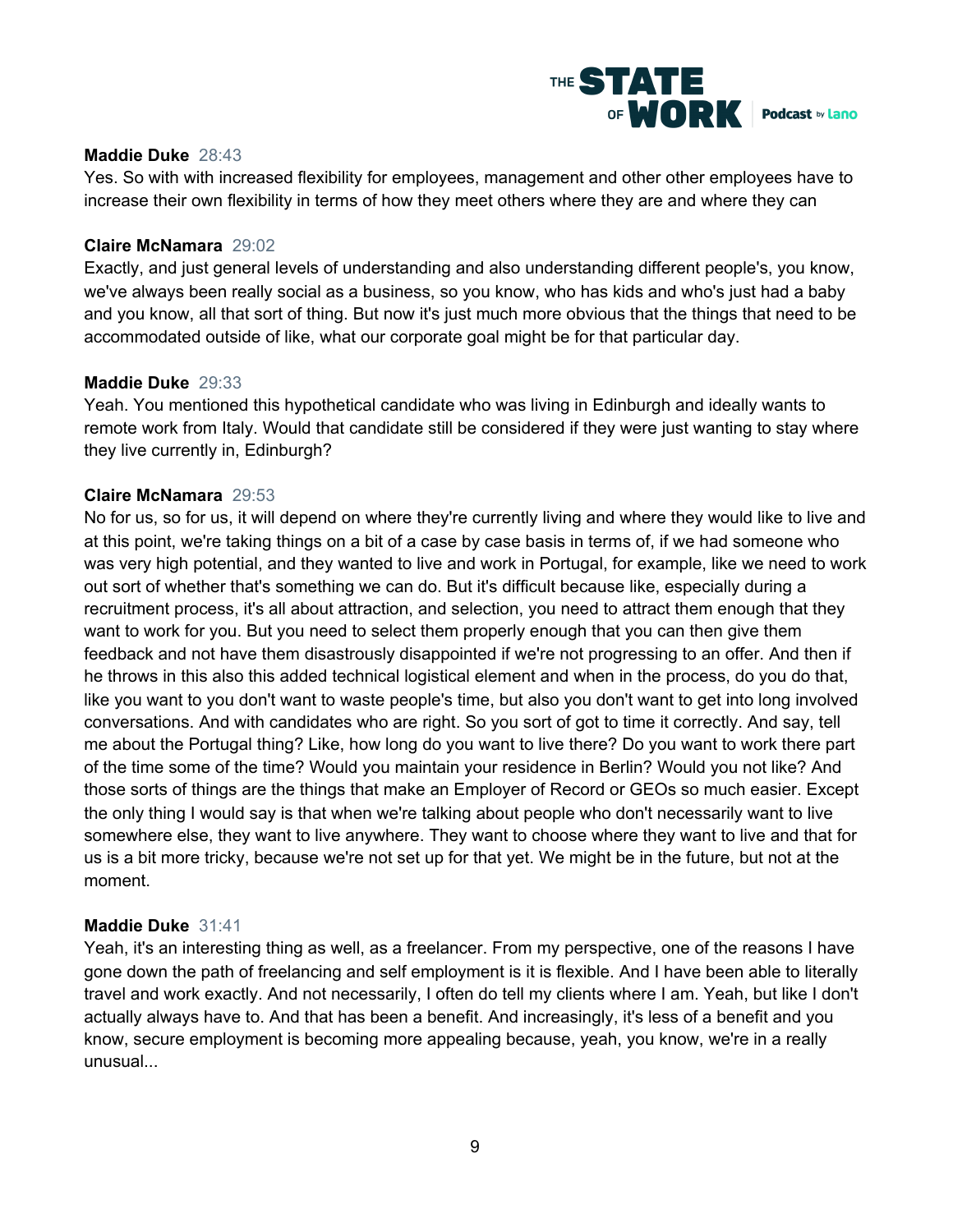

**Claire McNamara** 32:19 Traumatising, tumultuous...

# **Maddie Duke** 32:24

Yes, tumultuous time, and it's unprecedented! And, yeah, I think being able to live where you live and apply for a job in your dream company, even if they don't have an established entity in your city or country is an exciting thing. And I guess, I'm curious to see what your, like, ResearchGate's stance is on that?

# **Claire McNamara** 32:48

Yeah. I mean, we've always really focused as much as we can on candidates and wanted to live and work in Berlin because it's much easier, like, it's easier for us to look at a pool of candidates and say, these are the ones who've already said that they're interested. And we do that, or that we can assume that they could potentially be of some interest. And we do that in a range of ways. We look at people who, obviously people who've applied, and we look at people who we can identify through tools that we have, are open to relocation, we look at people who have spent time in Germany previously or in Europe. And we look at people who were educated here, we look at people who are from here. And that increases the chance that people are going to want to or be able to move. I'm really hoping that the world opens up a little bit more. I think that there are huge swathes of the population, in lots of countries in the world, who it never crosses their mind that they could come and live and work in Berlin, because they are not sure how the visa situation would work, they would assume that they would need to learn German. I sort of feel like there should be these great pools and wells of people in different countries that would embrace the idea of working, specifically for ResearchGate, irrespective of where we were based. We're incredibly lucky that we have a real mission, it's very special to everyone who works at ResearchGate. It's not a manufactured mission, everything that we do every single day is working towards opening science and increasing the pace of scientific discovery through open source. So, I think that there are lots and lots of people around the world who would love to work in research gate. I think lots of people don't know who we are, and even if they did know who we are, would assume, incorrectly, that they wouldn't be able to work in Berlin.

# **Maddie Duke** 34:54 And they can!

*The State Of Work* **is Brought to you by Lano, providing businesses with all the tools they need to compliantly onboard, manage and pay international employees and contracts. For contractors, Lano provides a free all-in-one tool for you to manage your clients, send invoices and get paid on time, every time find out more at lano.io.**

So ResearchGate introduced a work from home policy in 2019. And then obviously 2020 hit, and you've been dealing with everyone working from home and then case by case with people who, for one reason or another, want or need to move elsewhere and continue to work for ResearchGate. What's your take on how all this pressure to go more global, more remote will affect businesses like ResearchGate when it comes to employee retention?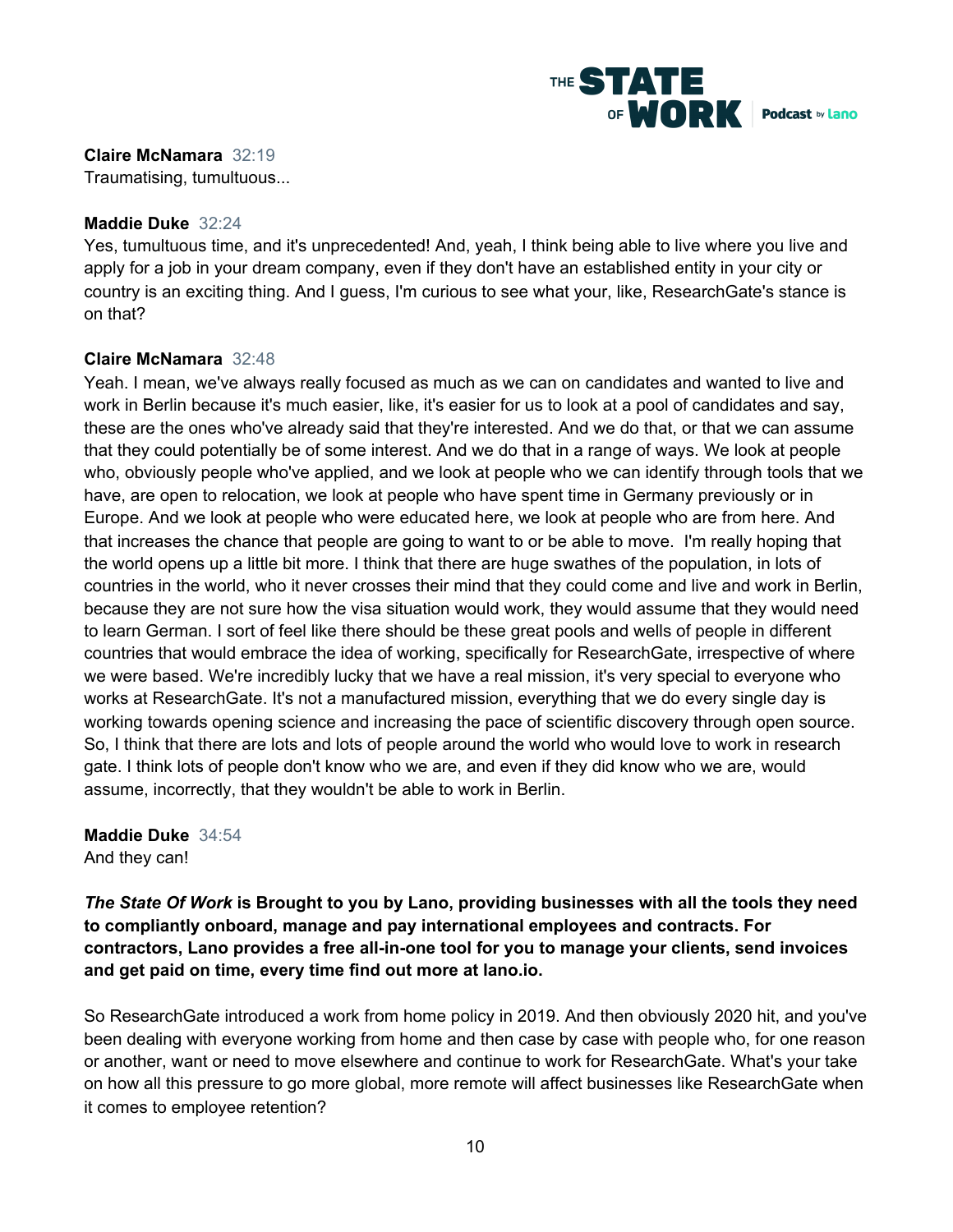

# **Claire McNamara** 35:58

Yeah. I think it's gonna be a problem, to be honest. I think it's gonna be a problem for a lot of businesses. I think it's a problem, particularly in places like Berlin, London, Sydney, New York, where there tends to be a higher amount of churn of employees. The difficulty is that at the moment, because it's winter, most people are fine to kind of work from home and just work from home. And in the summer of 2020, the European summer of 2020, there were still a lot of restrictions, people still very concerned, people are very cautious. I don't think that that's going to be the case in summer of 2021. In Europe, I think it's going to be quite, quite tricky, because the minute someone wants to book some sort of holiday or take some leave somewhere. And I completely empathise as someone who also is very I love to travel, it's like my most favourite thing. I think that more and more people are going to just want to expand their two week holiday to Greece by another month. Because they can, and work. That's tough.

## **Maddie Duke** 37:23

Yeah, for sure. And I think because some people already can do that in some companies that have been remote first or global first-

# **Claire McNamara** 37:36

And it's tricky, because you don't want to be seen to be too overly officious or punishing your employees, but when you're in an environment, as we are in Berlin, where there tends to be a lot more startups and tech, they tend to not have as much of an idea about what is legislatively applicable to them. And so there are a lot of businesses who are absolutely letting their employees work wherever it is that they want. They've been required to sign a sort of a legal declaration that effectively says that if anything goes wrong, that the business takes no responsibility, basically. And you know, there are some really difficult areas to kind of overcome, it's fine, you can go to Portugal, and you can go on holidays. And you can throw in a couple of days working remotely from there. If something happens to you, if you break your leg, for example, and then you turn up to hospital, your insurance doesn't cover you. And it doesn't cover you because you're not actually on vacation, so you're not covered by your travel insurance, whether you have it or not. You're not covered by any sort of German health insurance. You're effectively working, and so therefore, normally there would be business insurance that would cover that, but because you're not actually working, there's this real difficulty. And it's hard to deliver a message like that to employees, it's hard to tell them, it's hard to say, you know, "we've got fantastic holiday vacation days that are positive. I know that you've got all of these vacation days. I know that last year was a very, very difficult year for everybody. And I know that everyone is going to want to take advantage of this summer. The reality is, legally, we cannot support it." So, I don't know what's gonna happen.

## **Maddie Duke** 39:42

Yeah, and obviously there is a difference between doing an extra couple of weeks on your holiday and moving to a different country, paying tax there and living somewhere else properly.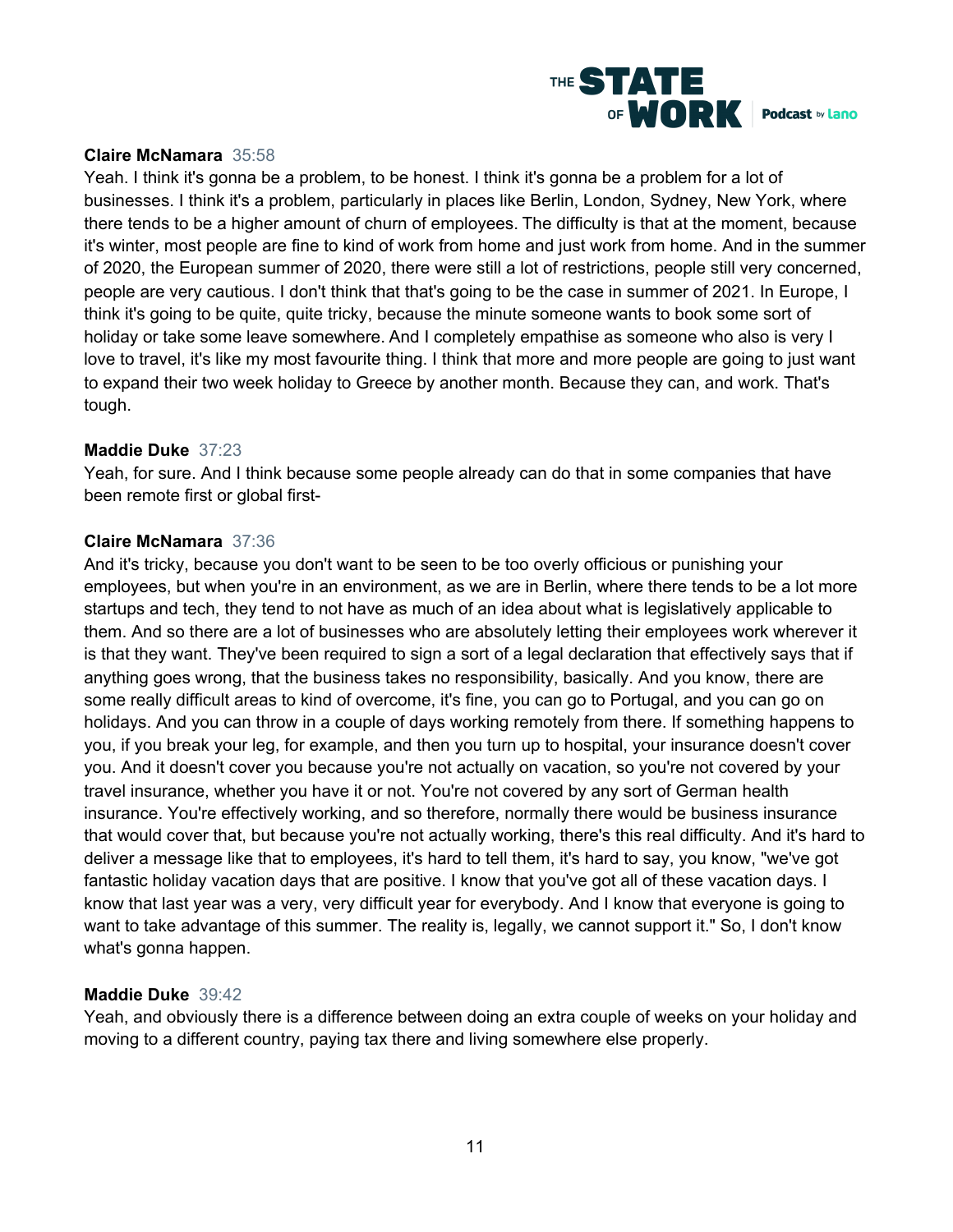

# **Claire McNamara** 39:57

And that's not even taking into consideration the old school feeling about remote work is like, if you remote working, are you really working? Now I can tell you, from my point of view, that my remote working is intense. I love my job, it's by a very significant margin the best I've ever had. And so I throw myself into it. However, you know, even I would find it tricky, just logistically and operationally, to work at the pace at which I'm normally working from... Finland. I mean, we may, we may have just bought a very nice bus, and we are having it retrofitted with a camping sort of set up, which is, I know, I am very excited. But then I think to myself, ah, this is gonna be great. We can go to Sweden. And I think "for how long?", because I'm not legally allowed to. And also, even if I was able to work remotely from the bus, how do I do that? Again, working at pace, there's a lot of hurdles to overcome for a lot of businesses. And I think that particularly employees who have expectations in terms of what they feel their employer should give them. There are microcosms of the world. And Berlin is one of them that has a very strong tech focus, where there is a level of entitlement. "These are the absolute baseline things you must have, you must offer me 30 days annual leave per year, you must also offer me the opportunity to work from home extensively, you must also offer discounts and, and and", and that is the baseline. And anything other than that would need to be made up in cash or stock. So you're already working from quite a high, competitive environment. And if it's easy, especially if you're a very strong, DevOps engineer, you would find it quite easy to find a relatively well paid job in Berlin. As a recruiter, I would question whether it's the best look, to jump around to different employers based on just purely on their individual benefits, but I appreciate that I'm a bit old school when it comes to that sort of thing.

## **Maddie Duke** 42:37

And I guess, they can often be self-employed in that sector, as well.

## **Claire McNamara** 42:41

Exactly. Freelancing.

## **Maddie Duke** 42:43

It's an interesting thing. So I wanted to ask, have you learnt about dealing with existing employees moving from the office, remote work from home, working from home, and the employer's responsibility? Where do you draw the line in terms of supporting employees who may have a kind of unstable home life, or, you know, they might live in a sharehouse with six other people, or they may not have the space for a desk at home, or...?

## **Claire McNamara** 43:20

Yeah, all of those things, and more. So again, I think it comes back a little bit to that sort of psychological contract, and it's not just us but other other businesses as well, where employees have, for a variety of reasons, felt a little bit betrayed. "They are making me work from home," particularly, obviously, individuals who don't enjoy a remote home office. We found it quite tricky, because we obviously shut the office entirely. And then in order to access the office, whether to work for a day or meet a colleague or anything that has to happen within the relevant Coronavirus regulations, needs to be asked for and approved. So, you used to be able to just drop in and grab a beer on a Friday and now you can't and that that's tricky, but the bigger bits around people's safety and potential mental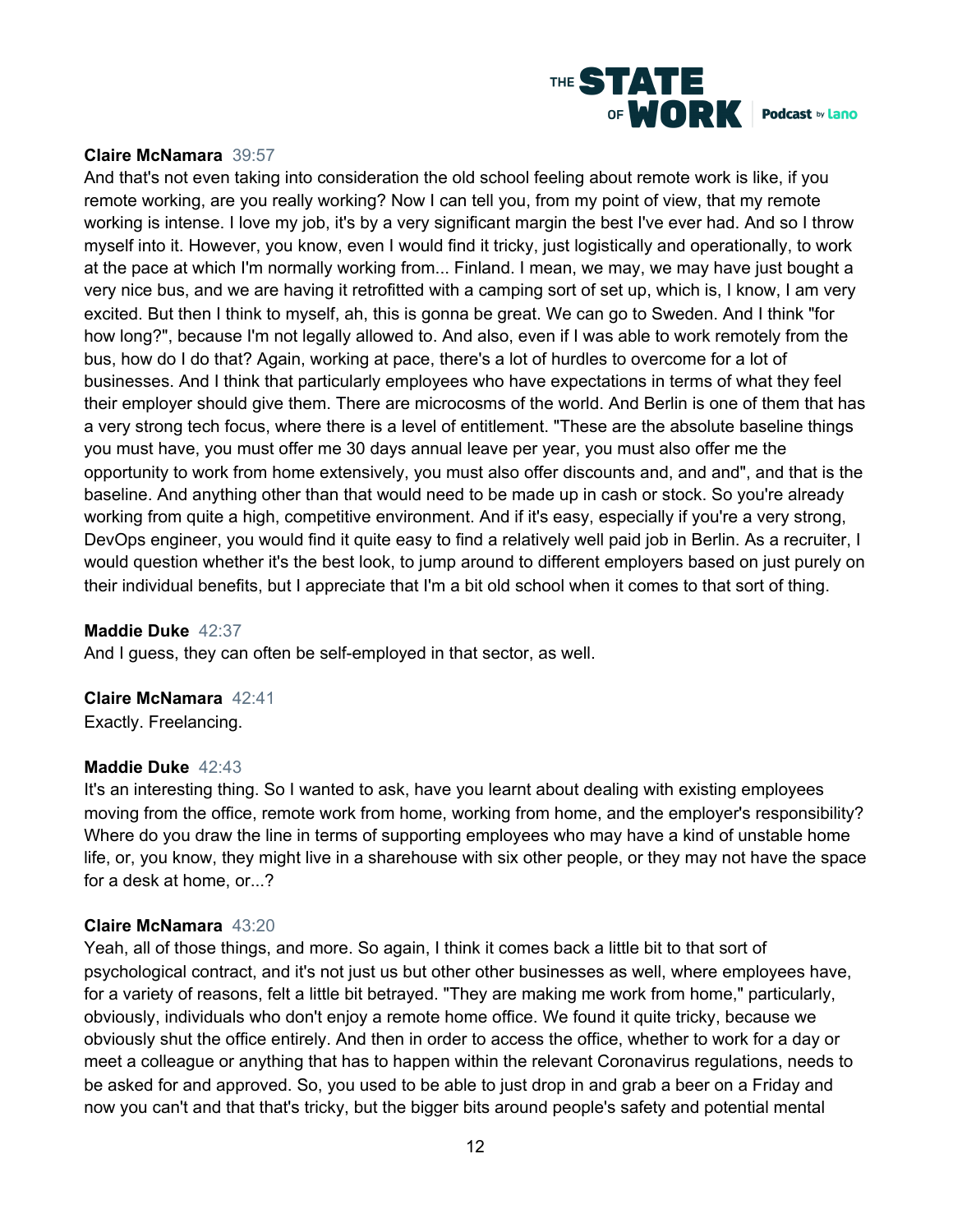

health difficulties, working from home was absolutely top of mind. It's been something that's hard to ascertain until it gets to a point where the person reaches out. It's hard for us to know what their particular setup is. There have been individuals that have reached out and said, "this is not possible for me to do", and so we've made accommodations for them within the office environment. So we have bookable rooms effectively and those rooms, there are a couple that are not bookable because we have individuals who need to come to the office. And yeah, so, I know I keep saying the word difficult, it has been difficult, it has been really, really difficult. It's been hard, it's been tricky for, I think everybody you know, you could be the most blessed individual in terms of your overall kind of life and lifestyle. But it's still maybe not enough to allow you to emerge from 2020 completely unscathed. You know, every possible setup and permutation of personal life exists at ResearchGate. And we've done what we can to be as flexible as we can. We've had people who have just flat out said, Berlin, I cannot live and work from home in Berlin. I also can't afford to go to live in a bigger apartment, but I can afford to move to Saxony. Like, okay, great, let's help you move to Saxony. Like if that's what you need to do. And so we can certainly do that within the confines of Germany. But it's a big concern. It's a big concern for our sort of broader people team. And it's something that we're focused on in terms of making sure that we're able to retain touchpoints with our people. We've had to have very serious conversations with the management, any sort of manager, anyone who's sort of managing people within the business to make sure that they are setting up collaborative workspaces as best they can online, that they are keeping contact with their people, not just in terms of that sort of strict, you know, once a week, let's talk about your OKRs, and work in progress. Because it's concerning, it's really-

# **Maddie Duke** 46:55

To make the social connections as well and to check in mentally

**Claire McNamara** 46:59

Exactly.

# **Maddie Duke** 47:00

One other thing I wanted to ask you about before we do wrap up. Do you have any tips for people for candidates who are going through a recruitment process remotely?

## **Claire McNamara** 47:19

Advice I would give to candidates for remote interviewing is pretty much the advice that I would give to candidates generally. I think it's really important, particularly when you're interviewing, to be as transparent as you can be. And I encourage hiring managers to do the same. If you're nervous, say that you're nervous. Just call it out. There's nothing wrong with being nervous, it happens. Be yourself as much as possible. Ask questions. Don't not ask a question, because you're worried what the answer might be. You're better off getting more information rather than less. Be professional, look professional. Make sure that your microphone and your camera work. That's very important. And if you're not sure if they're working, ask the person "Can you see me? Can you hear me?". Yeah, I guess some basic stuff. I think, in terms of advice, my advice to candidates around the sort of pandemic and remote working, and that sort of thing is probably secondary to what I think is a real need that senior people need to acknowledge and work on somehow, as a worldwide community of leaders and managers. What do we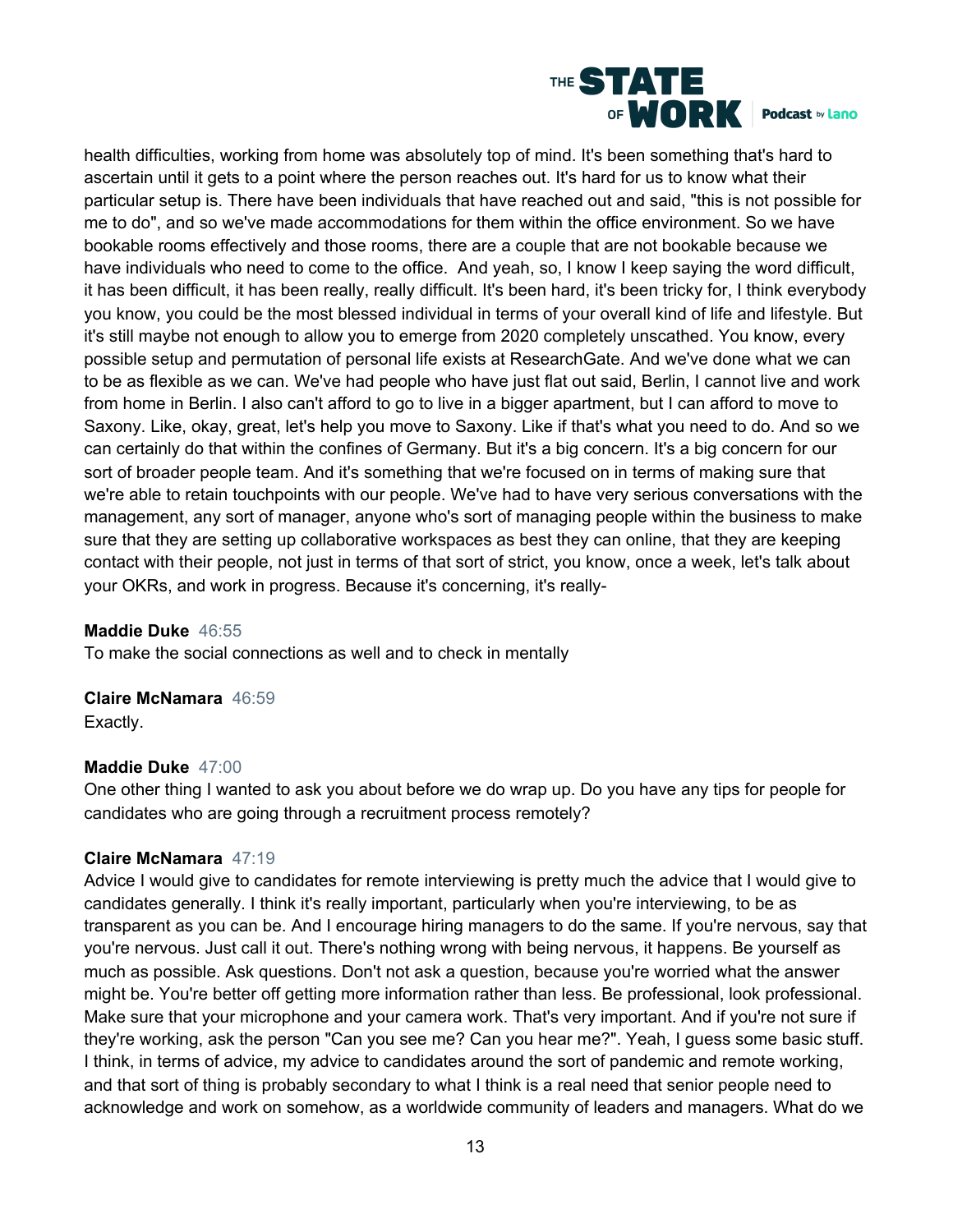

do with junior people, or individuals with far less experience, who aren't necessarily wired to ask for help? And raise a concern? Or those sorts of things.

**Maddie Duke** 49:00 You mean, in terms of remote work?

**Claire McNamara** 49:02 Yeah, it's very difficult.

**Maddie Duke** 49:04 That's a really good point.

# **Claire McNamara** 49:05

I mean, it's hard. It's hard. I'm used to just talking to people in the corridor, I can't do that. And it took me a while to work out the best way to communicate. And different people do it in different ways. Some people love a Slack message. Some people want me to call them, some people think that WhatsApp is better. So you have to kind of navigate some of that stuff. If you're someone who's had a couple of internships, maybe you've worked in a role for a year, you've been put into a position. So you know what's coming, you've got a calendar that's got a meeting with a team, a meeting with the manager, a meeting with whatever it might be, but then what if you're stuck? And for me the question comes down to, it's fundamentally about inclusion and accessibility, because it's the same way that businesses should, in order to fully, fully support their people and be inclusive and accessible, they should have a structured salary review process. Because businesses where you do not have that, the people that skew the data and get the pay rises are the ones that are willing to ask for it. And what we, businesses, everyone, shouldn't end up with is a cohort of employees at any sort of level, where it's made up of only people who have the nuts to ask the question. I think it's problematic.

## **Maddie Duke** 50:35

Absolute, yes, I would have to agree with you there.

**Claire McNamara** 50:39 I don't know how we solve it.

**Maddie Duke** 50:41 Yeah, well, I think structured reviews, sounds great!

## **Claire McNamara** 50:45

And mentoring and bodying programmes a bit more. They've gone out of fashion.

## **Maddie Duke** 50:50

Yeah, and I think, trying to remove some of the shame and embarrassment or fear that people have around asking. Those that are too afraid to ask, we need to encourage them and show them that it's a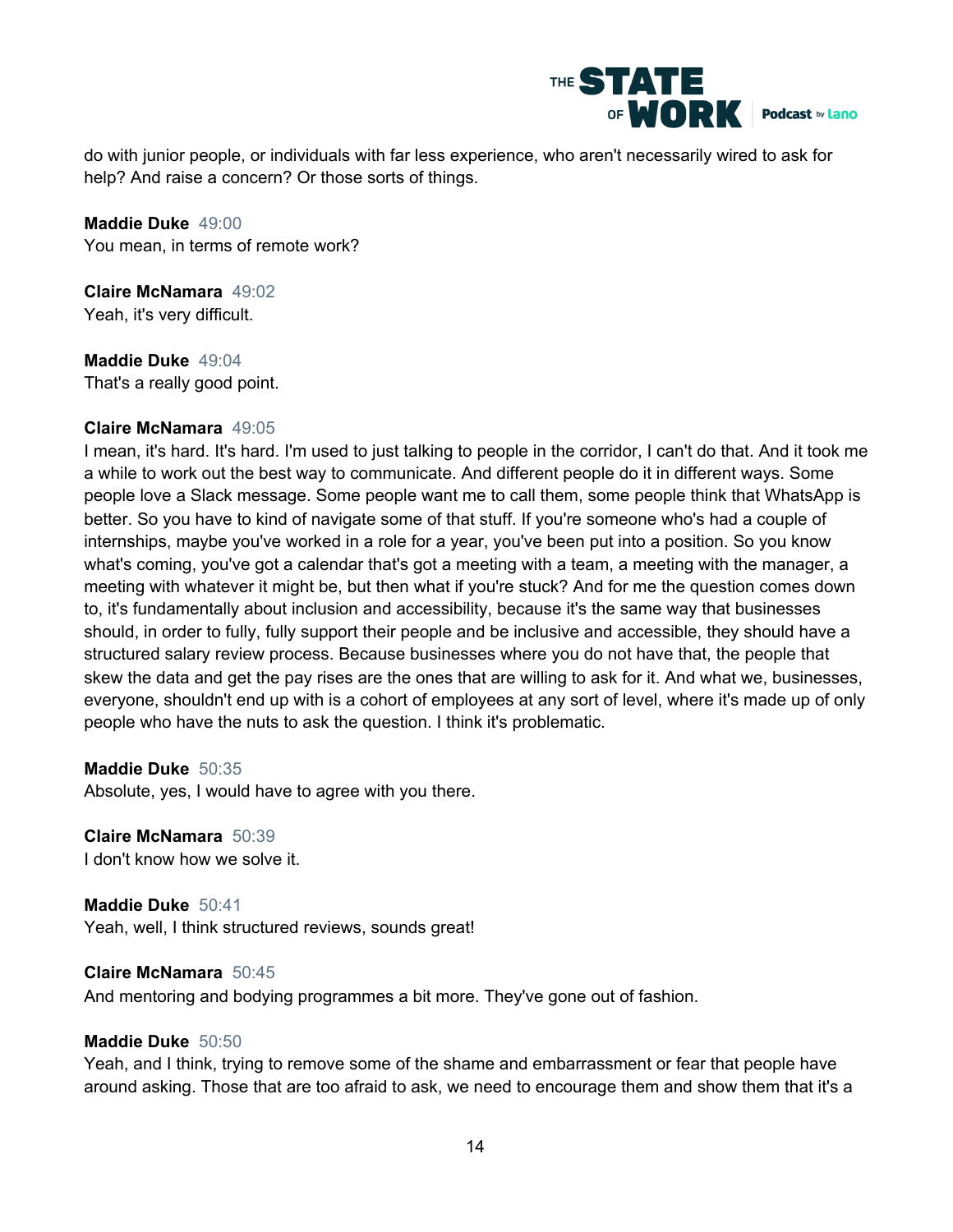

business decision, usually, it's not a personal one. It's a business question, and it's a resources question.

# **Claire McNamara** 51:15

Exactly. And also for businesses that are now remote, but previously, were not remote, thinking about things like you know, people who, if you get on to, you know, one of the Atlassian products at Jira or some sort of confluence product, and you click something that's incorrect. And you create a problem, how do you get out of that problem? Because you probably haven't had any sort of training on it, because most places wouldn't give you training on Atlassian, it's supposed to be relatively intuitive. So you've broken something because you don't know how to use it properly. And then your help desk is also remote. And it's not a big enough problem to warrant any sort of immediate assistance. And so then you're stuck with. Now what do I do? Who do I ask? Because I broke something. And I don't want to confess that I don't know how the product works. I feel terribly sorry for anyone in any sort of business who doesn't have access to a safe space to ask any sort of question, whether it be business technology, personal people, organisational, anything,

# **Maddie Duke** 52:37

I would say that as you know, in a remote culture, there has to be really proactive efforts to create environments where people can talk about these things, and can talk about things like, we've got the spectrum of neurodiversity and also the way people process information and learn. Some people really struggled so hard with video and work so much better with writing. Or some people who are having to now deal so much more with asynchronous communication, completely written communication constantly, instead of that passing by "Hello, hey, I'm working on this blah, blah, blah", that it's draining, and it's not playing to their strengths anymore. And I would say that's something that this acceleration of remote work is going to have to really make, businesses are going to have to think a lot more about that.

# **Claire McNamara** 53:39

I totally agree. And also from the HR team, you know, I'm the head of talent acquisition. And yes, I'm part of the people team, but at heart, I'm a recruiter, and I'm a bit of a lone wolf. I'm not really, but it's a big thing for the people team, of which I'm a part but not me specifically, it's a big thing for the people team to have to think about the governance of that. So, how are we managing our managers to ensure that Sebastian, who sort of is more sort of neurodiverse, or lives alone, or whatever. Like, how are we managing our managers to make sure that they are looking after the welfare of that individual? In a way that is both proactive, and frankly, scalable.

# **Maddie Duke** 54:33

That's a really, really important question and something I'd really love to talk more about if we had time. For now, before we wrap up, do you have any final words on *The State Of Work* and ResearchGate's place in the world of remote work?